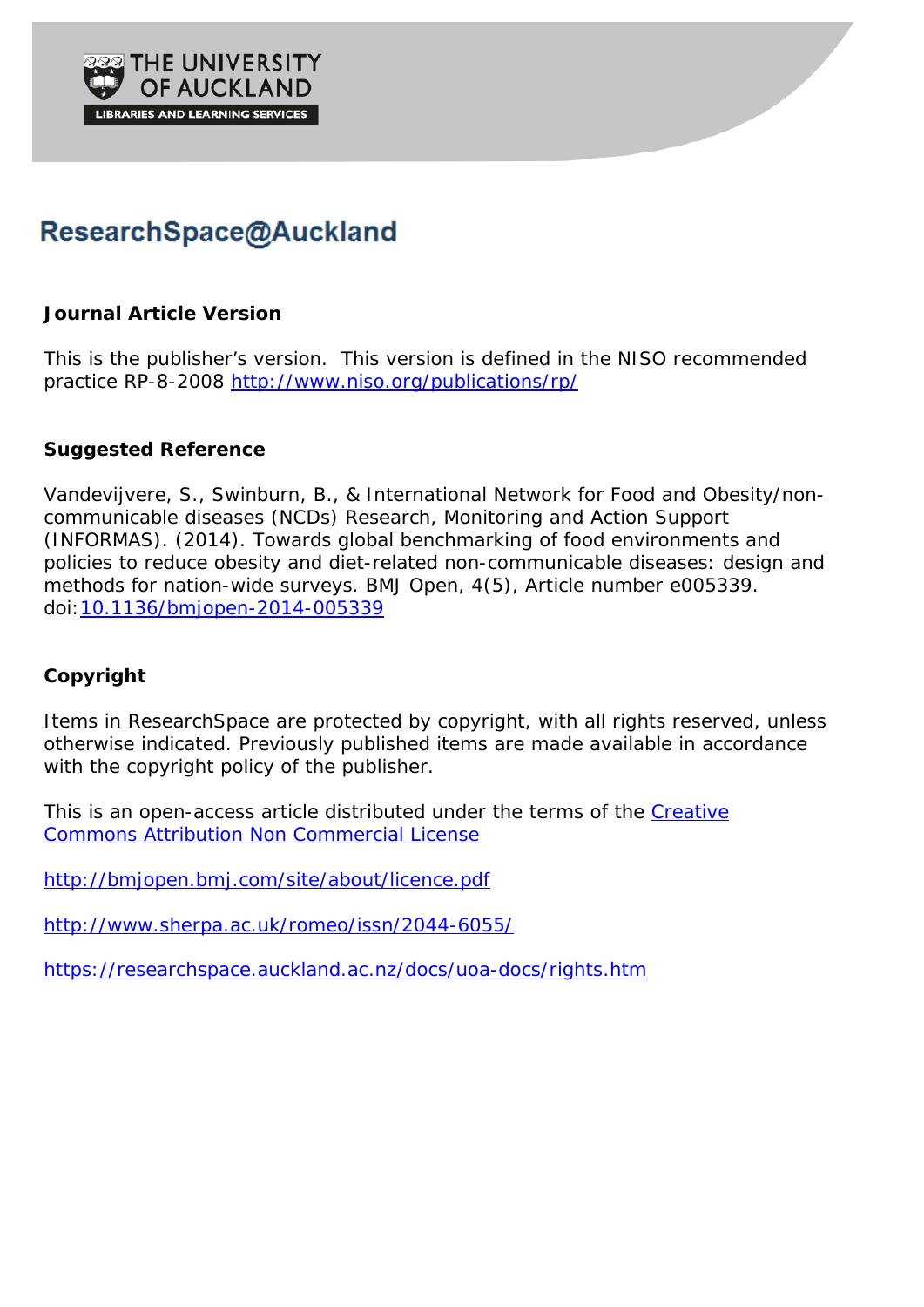# **BMJ Open Towards global benchmarking** of food environments and policies to reduce obesity and diet-related non-communicable diseases: design and methods for nation-wide surveys

Stefanie Vandevijvere, Boyd Swinburn, for the International Network for Food and Obesity/non-communicable diseases (NCDs) Research, Monitoring and Action Support (INFORMAS)

#### ABSTRACT

To cite: Vandevijvere S, Swinburn B, for the International Network for Food and Obesity/noncommunicable diseases (NCDs) Research, Monitoring and Action Support (INFORMAS). Towards global benchmarking of food environments and policies to reduce obesity and diet-related non-communicable diseases: design and methods for nation-wide surveys. BMJ Open 2014;4:e005339. doi:10.1136/bmjopen-2014- 005339

▶ Prepublication history for this paper is available online. To view these files please visit the journal online [\(http://dx.doi.org/10.1136/](http://dx.doi.org/10.1136/bmjopen-2014-005339) [bmjopen-2014-005339](http://dx.doi.org/10.1136/bmjopen-2014-005339)).

Received 25 March 2014 Revised 17 April 2014 Accepted 22 April 2014



University of Auckland, School of Population Health, Auckland, New Zealand

Correspondence to

Dr Stefanie Vandevijvere; s.vandevijvere@auckland.ac.nz

**Introduction:** Unhealthy diets are heavily driven by unhealthy food environments. The International Network for Food and Obesity/non-communicable diseases (NCDs) Research, Monitoring and Action Support (INFORMAS) has been established to reduce obesity, NCDs and their related inequalities globally. This paper describes the design and methods of the first-ever, comprehensive national survey on the healthiness of food environments and the public and private sector policies influencing them, as a first step towards global monitoring of food environments and policies.

Methods and analysis: A package of 11 substudies has been identified: (1) food composition, labelling and promotion on food packages; (2) food prices, shelf space and placement of foods in different outlets (mainly supermarkets); (3) food provision in schools/early childhood education (ECE) services and outdoor food promotion around schools/ECE services; (4) density of and proximity to food outlets in communities; food promotion to children via (5) television, (6) magazines, (7) sport club sponsorships, and (8) internet and social media; (9) analysis of the impact of trade and investment agreements on food environments; (10) government policies and actions; and (11) private sector actions and practices. For the substudies on food prices, provision, promotion and retail, 'environmental equity' indicators have been developed to check progress towards reducing dietrelated health inequalities. Indicators for these modules will be assessed by tertiles of area deprivation index or school deciles. International 'best practice benchmarks' will be identified, against which to compare progress of countries on improving the healthiness of their food environments and policies.

**Dissemination:** This research is highly original due to the very 'upstream' approach being taken and its direct policy relevance. The detailed protocols will be offered to and adapted for countries of varying size and income in order to establish INFORMAS globally as a new monitoring initiative to reduce obesity and diet-related NCDs.

#### Strengths and limitations of this study

- $\blacksquare$  This research will fill a much-needed gap in the information available regarding food environments and policies internationally.
- $\blacksquare$  This research will contribute to informing, and strengthening the case for, policies to improve the healthiness of food environments.
- **This project consists of 11 substudies, each of** which are important in their own right, but provide a unique assessment of a country's food environment when combined.
- There are undoubtedly challenges for data collection, especially with larger countries, but the International Network for Food and Obesity/noncommunicable diseases Research, Monitoring and Action Support (INFORMAS) has developed several step-based strategies to address this (eg, minimal, expanded and optimal steps of data collection depth; comprehensive, representative or sentinel site sampling for data collection breadth).
- Long-term funding will be necessary to achieve the greatest benefit from this work.

#### **INTRODUCTION**

The most recent estimates from the Global Burden of Disease (GBD) studies have shown the continued rise of the global burden of non-communicable diseases (NCDs) between 1990 and 2010, and the increased contribution of the nutrition-related risk factors to this burden.<sup>[1](#page-8-0)</sup> Previous research has shown that the prevailing drivers of population weight gai[n a](#page-8-0)re the 'push' effects from the food supply, $2-4$  which is dominated by increasingly widely available, inexpensive, heavily promoted and highly palatable, energy-dense foods high in saturated fats, salt and added sugars. There is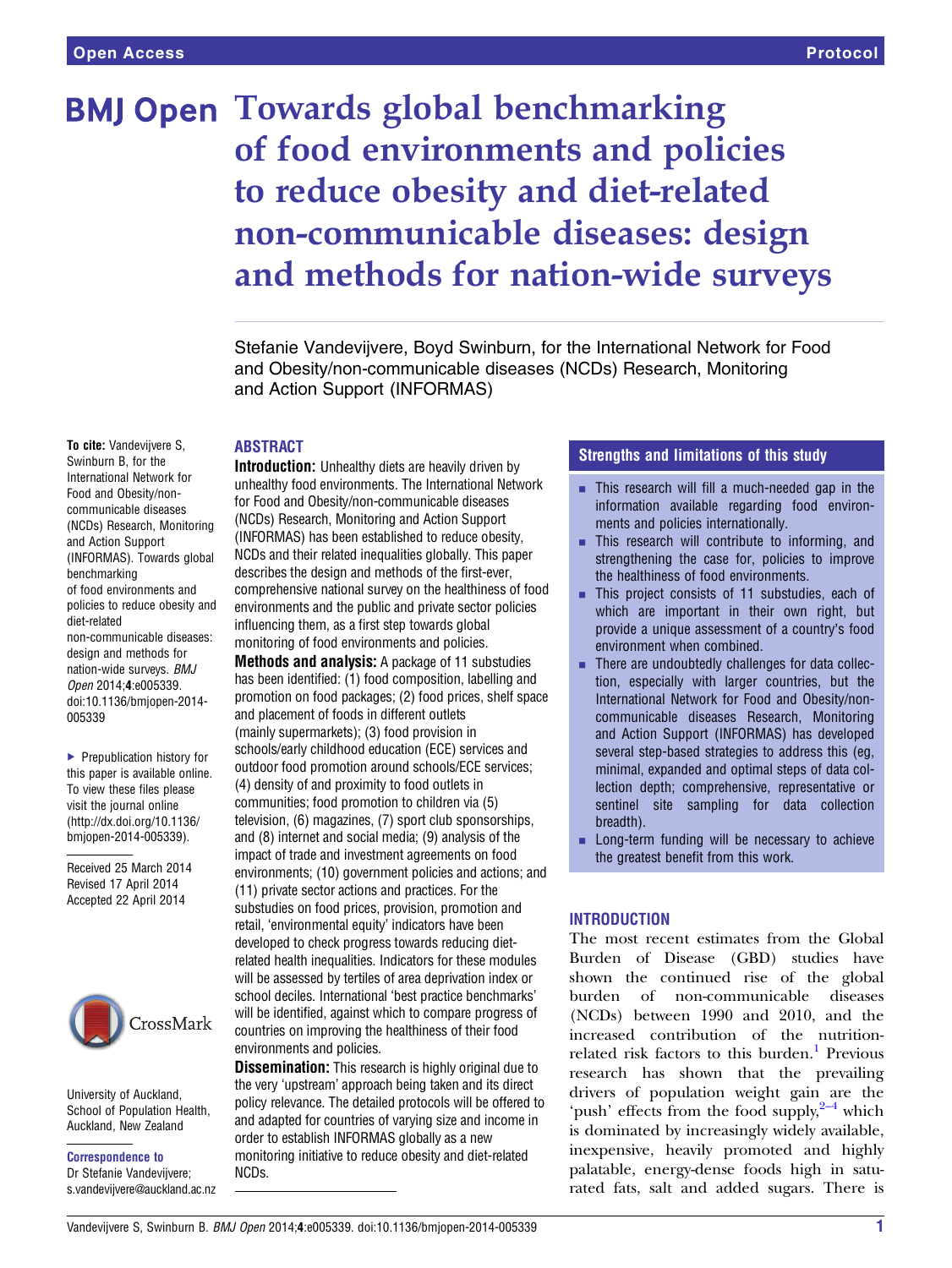$consensus<sup>5-7</sup>$  $consensus<sup>5-7</sup>$  $consensus<sup>5-7</sup>$  on the general areas for action by the various sectors of society $8-12$  $8-12$  and it has been shown that many specific, food-related policies to change food environments are likely to be very effective and costeffective at reducing obesity.<sup>10</sup> <sup>12–14</sup> In spite of all this, serious action from governments and the food industry has been slow and inadequate, in part due to the successful pressure of commercial food and media sectors on governments.<sup>[15](#page-9-0)–17</sup>

Monitoring and ensuring accountability for progress on reducing obesity and NCDs have been identified by the WHO as key roles for researchers as part of civil society. The 2013 World Health Assembly adopted a global plan on the control and prevention of NCDs and a monitoring framework to measure progress on 25 indicators towards nine targets[.7](#page-9-0) This framework, however, is very deficient in monitoring food policies and environments.

Food environments are the collective physical, economic, policy and sociocultural surroundings, opportunities and conditions that influence people's food and beverage choices and nutritional status (adapted from refs. 18–20). Current food environments are driving unhealthy diets and energy overconsumption.<sup>2</sup> Therefore, a broader set of 'upstream' indicators is needed to complement current WHO monitoring efforts.<sup>21</sup> The International Network for Food and Obesity/NCDs Research, Monitoring and Action Support (INFORMAS), established at Bellagio, Italy in November  $2012^{22}$  aims to fill this important gap. It is a global network of public-interest organisations and researchers (currently 9 universities, 5 global NGOs, WHO and FAO) that aims to monitor, benchmark and support policies and actions to create healthy food environments and reduce obesity, NCDs and their related inequalities. INFORMAS is coordinated by the University of Auckland. Upstream indicators are more immediately responsive to policy changes than downstream indicators like mortality, but they are more difficult to measure. However, to be effective in influencing decision-makers, monitoring measures need to be robust, so that a country's policy efforts (eg, on food marketing to children or salt in the food supply) can be reliably compared to international best practice.

The INFORMAS monitoring framework contains 10 modules. The two process modules<sup>23</sup>  $24$  measure the implementation of priority policies and actions by governments and the food industry. The seven impact modules $^{25-31}$  $^{25-31}$  $^{25-31}$  measure key aspects of food environments: composition; labelling; promotion; provision (eg, in schools and early childhood education (ECE) settings); food availability in-store and in communities; prices and affordability of healthy versus current diets; and food-related components of trade and investment agreements. The public health rationale for including each of these modules within the INFORMAS framework has been outlined in the overview papers. $25-31$  $25-31$  Other impact modules may be added to INFORMAS (food production, food waste) at a later stage. INFORMAS also

developed an outcome module to monitor population diet quality $32$  between countries and over time. The module leaders, as identified elsewhere, $22$  will be responsible for the development and oversight of each of the modules. They will provide support for country teams and contribute to capacity building activities in countries. Most of the modules are step based with a minimal approach collecting data for all countries, and expanded and optimal approaches for more detailed data as resources and capacity permit. INFORMAS is designed to be robust yet cost-effective for repeated measures in low and middle income countries (LMICs).

The vision is that INFORMAS will improve food environments and reduce obesity and NCDs by creating international benchmarks of public and private sector policies and actions, and indicators of the healthiness of key aspects of food environments; measuring progress towards achieving those benchmarks, including trends over time and comparisons between countries; creating an open-access global database for research into the determinants of obesity and NCDs and for evaluating the impact of policy solutions; providing a communication tool to promote accountability of the public and private sectors for their actions on food environments; building research capacity in LMICs; and contributing to global NCD monitoring efforts (complementing the work of WHO). Increasing accountability through benchmarking is powerful because it readily cuts through to the attention of decision-makers and it has changed policy/practice in other areas.<sup>33-[35](#page-9-0)</sup> This research is specifically designed as 'Strategic Science' (ie, solution oriented and policy relevant).

New Zealand will organise the first-ever national study on food environments and policies. Similar studies are currently planned for Australia, Fiji, Thailand, Chile, Mexico, Brazil and Guatemala. The objectives of the New Zealand national study are:

- 1. To provide representative data on the healthiness of food environments and related policies and actions of the government and the private sector.
- 2. To develop equity indicators: to use the data across a range of relevant food environments to create 'environmental equity' indicators so that progress on reducing diet-related health inequalities can be measured.
- 3. To benchmark progress: to identify best practice benchmarks internationally against which to compare New Zealand's (and other countries') progress on improving the healthiness of food policies and environments.

#### DESIGN AND METHODS

Eleven cross-sectional substudies are planned. Subject to funding, they will be repeated regularly over time. For some of the seven impact modules, surveys will be combined, as sampling and/or data collection methods/tools are similar: (1) composition, labelling and promotion of packaged foods (using the existing composition data and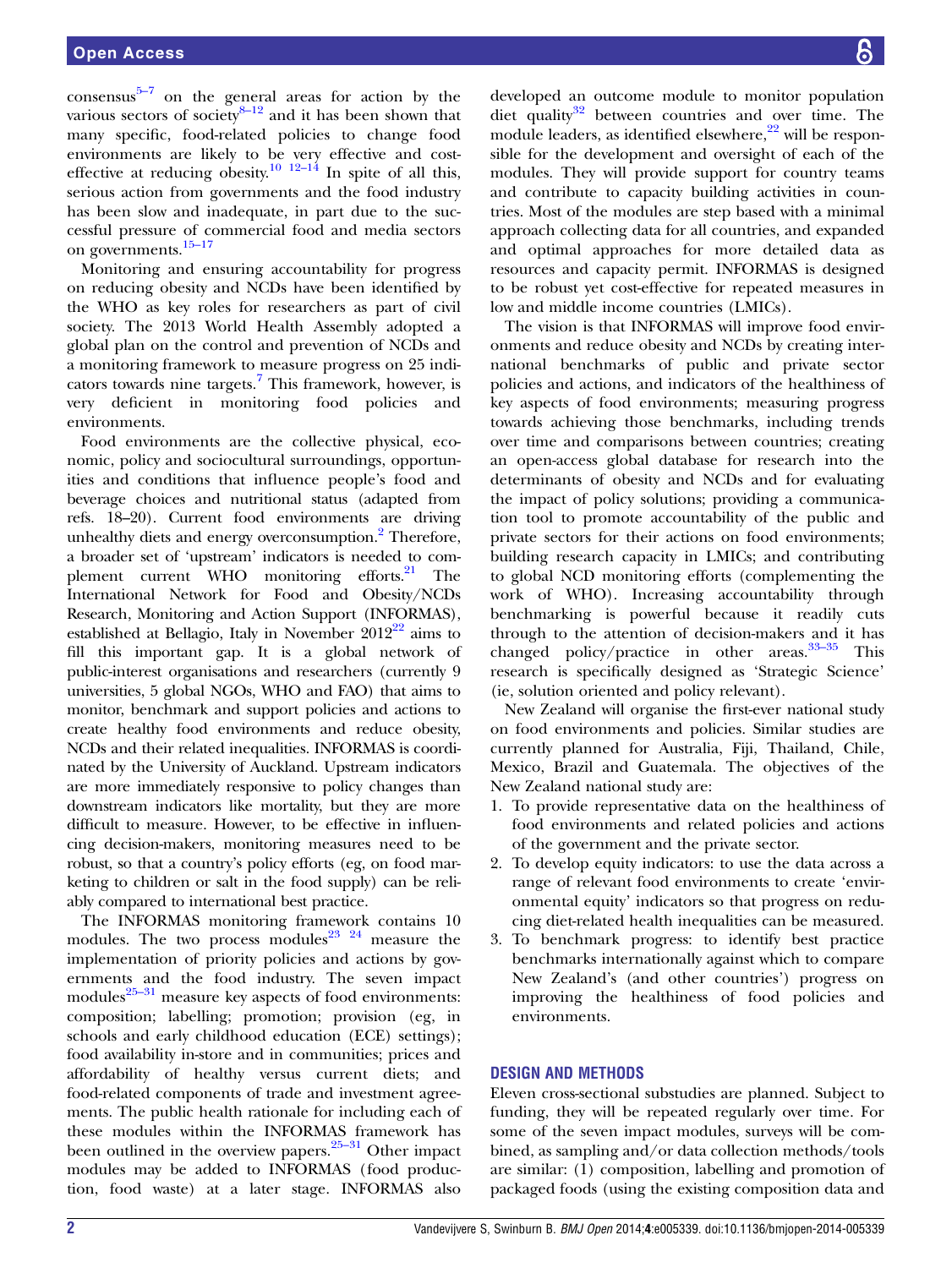food pictures in the New Zealand Nutritrack database); (2) prices, shelf space and placement of foods in different outlets (mainly supermarkets); (3) food provision in schools/ECE services and outdoor food promotion around schools/ECE services. Separate national surveys will be organised on: (4) density of and proximity to food outlets in communities, food promotion via (5) television, (6) magazines, (7) sports club sponsorships and (8) internet and social media.

The food trade module (9) and the public sector (10) and private sector (11) modules will involve desk-based analyses of documents and/or interviews and/or workshops. The New Zealand survey on food environments and policies will use the optimal INFORMAS approach and will compare the results with the minimal approach as part of validity checking.

#### Ethics statement

Ethical approval for the substudies on government actions and policies, food marketing through sport club sponsorships and food provision in schools/ECE services has been obtained from the University of Auckland Human Participants Ethics Committee. An informed consent form will be obtained from all public health experts participating in the rating workshops, sport club representatives and schools. Other countries using these methods and protocols will have to seek approval from their own ethical committee.

#### Sampling of areas in New Zealand

Some substudies require area sampling for field studies and in New Zealand this will be carried out using a stratified (North Island/South Island), probabilityproportional-to-size (PPS) sampling design to select a representative sample of the 66 territorial authorities (TAs: 13 city councils, 53 district councils excluding Chatham Islands). To keep the field work feasible, 22 out of 66 TAs (17 North Island, 5 South Island reflecting the 3:1 population ratio) will be selected via PPS using electoral roll numbers. The selection will be systematic to include both rural and urban councils.

#### Definitions of foods as 'healthy' or 'unhealthy'

Two main systems will be used across several modules (eg, food promotion, labelling) for classifying foods into 'healthy' or 'unhealthy': the Food Standards Australia New Zealand (FSANZ) nutrient profiling system<sup>36</sup> (nutrient-based system), and; the New Zealand Food and Beverage Classification System (FBCS) 2007 (rebranded as Fuelled $4\text{Life}^{37}$ ), classifying foods into 'everyday' and 'sometimes' foods (food-based system). International best practice food-based or nutrient-based standards or guidelines may be used as well to classify foods into 'healthy' and 'unhealthy' to allow for international comparisons.

#### Measures of inequalities

Schools are classified into deciles according to socioeconomic criteria and these will be analysed as tertiles: low=deciles 1–3, mid=deciles 4–7, high=deciles 8–10. The area measure of socioeconomic status will be the New Zealand Deprivation Index (NZDep). NZDep2013 will be released by June 2014 (replacing NZDep2006) and tertiles will be used (least deprived=1–3, average deprived=4–7, most deprived=8–10). The NZDep2006<sup>[38](#page-9-0)</sup> has eight dimensions of deprivation (income, owned home, support, employment, qualifications, living space, communication and transport). For substudy 2, density/ proximity measures will also be analysed by tertiles of proportion of Maori or Pacific residents.

#### Substudy 1 ('food products'): composition, health-related labels and promotional characters

This substudy uses an existing food database developed by the Global Food Monitoring Group<sup>[39 40](#page-9-0)</sup> and established in New Zealand as Nutritrack. It currently contains the nutritional content of more than 16 000 packaged and fast foods (from major fast food outlets with  $\geq 20$ stores nationwide). $41 \frac{42}{2}$  From 2013, photographs of foods are being collected, and recently, a smartphone application, FoodSwitch, was launched to help consumers make healthier food choices, but also allowing them to contribute new products to the database. The app has been downloaded more than 28 000 times and users crowdsourced more than 5000 new products. Volume data can be added to the Nutritrack database by linking with the electronic scanner food purchasing data from Nielsen Homescan (n=2500 households)<sup>43</sup> <sup>44</sup> to derive consumption per capita estimates. In this project, the salt, fat, saturated fat and sugar content of major food groups, subgroups and key foods will be presented, including consumption per capita estimates. One of the major benefits of tracking the composition of foods is to evaluate the impact of industry reformulation and public health policies on food composition and labelling.

INFORMAS developed a new taxonomy<sup>[26](#page-9-0)</sup> of health-related food labelling, classifying nutrition information into: nutrient declarations, supplementary nutrition information (eg, percentage of guideline daily amounts), ingredient list and other information (eg, origin). Claims are classified into health-related ingredient claims, nutrient content claims, nutrient comparative claims, general health claims, nutrient and other function claims, reduction of disease risk claims and other claims (eg, organic). Nutrition information and claims present on food packages (using photographs in the Nutritrack database) will be classified according to the above taxonomy for a random sample of 20% of the total number of Nutritrack products and for the total number of products in some key food groups (eg, breakfast cereals).

Indicators, such as the number of food products in certain categories carrying a claim while being classified as 'unhealthy', will be used to characterise this aspect of the food environment. The Nutritrack food pictures will also be used to assess the presence and power of promotional characters on food packages for 20% of the total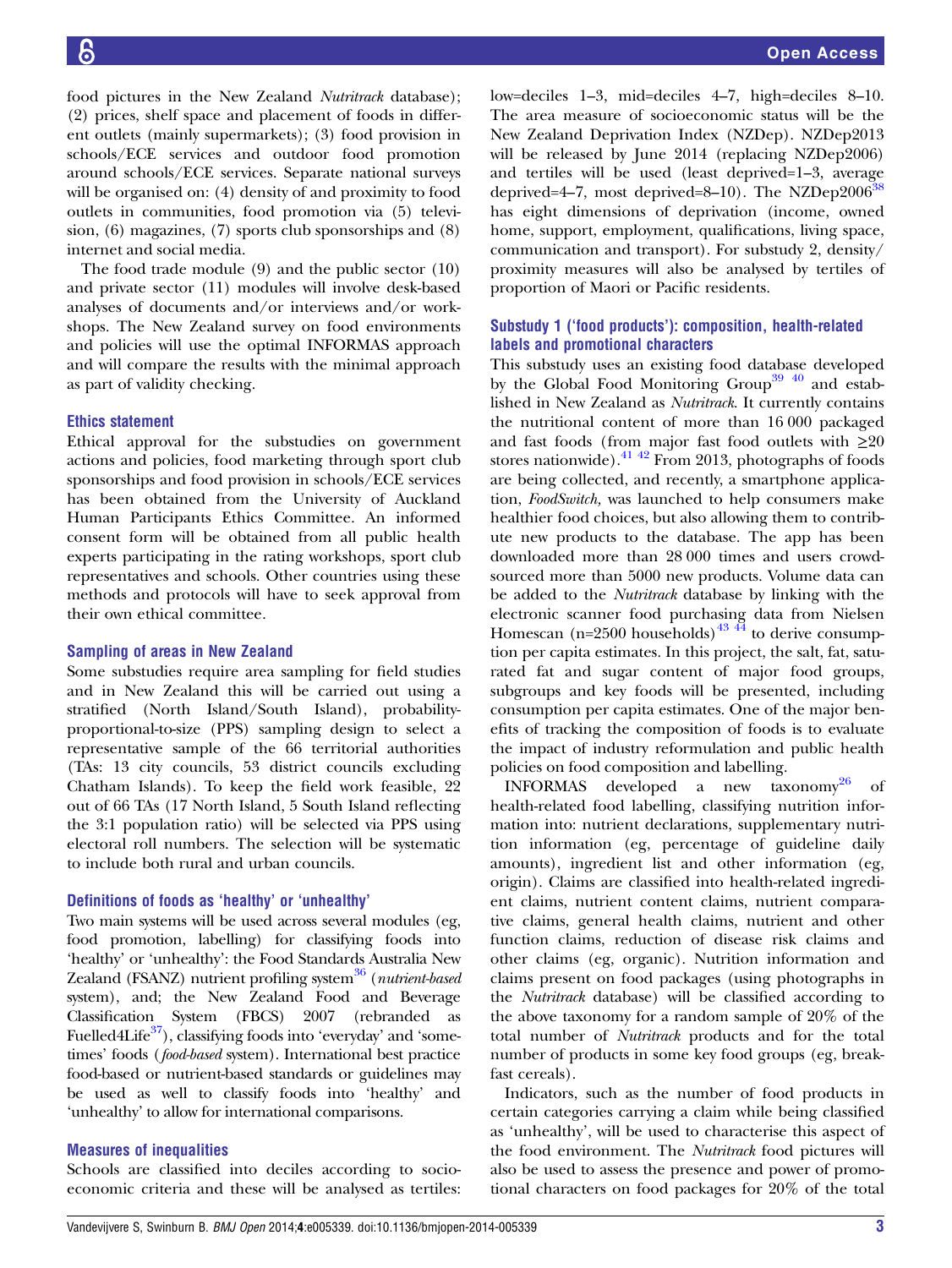number of Nutritrack products. These will be classified into the following categories according to an approach previously used in Australia<sup>45</sup>: cartoons, company owned characters, licenced characters, sportspersons, celebrities and movie tie-ins. In addition, the thematic content will be categorised into promotional characters or premiums.

### Substudy 2 ('food swamps and deserts'): density of 'healthy' and 'unhealthy' food outlets

In this substudy, potential food 'swamps' (areas with a particularly high density of unhealthy food outlets) and food 'deserts' (areas with a particularly low density of healthy food outlets) will be identified. As the potential power to use zoning laws to influence the density of 'healthy' and 'unhealthy' food outlets sits with the councils, measures for each TA in New Zealand are needed. The lists of all registered food outlets will be requested from all councils. These lists will be supplemented with food outlet data from the yellow pages, zenbu and koordinates websites. The types of food outlets included are major fast food chains, superette/dairy shops, supermarkets, sushi places, bakeries, ice-cream/gelato shops, natural food shops, fish and chips outlets, pie/donut/ cake shops, farmers markets, fruit and vegetable shops, sandwich shops, salad bars, petrol stations and juice bars. To check the accuracy of the food outlet data, a random proportion of outlets (5%) for all council lists will be validated through online website searches, telephone calls and using 'street view' in Google maps. In addition, for the 22 selected TAs, 5% of the mesh blocks (aggregated as Census Area Units) will be randomly selected and all the streets will be directly observed by fieldworkers to evaluate whether any outlets were missed or any outlets captured are closed.

Food outlets will be rated on a 'healthy' to 'unhealthy' scale  $(+10 \text{ to } -10)$  by an expert group and weighted by their likely contribution to healthy/unhealthy eating practices, as performed in Australia. $46$  These weightings will be taken into account when assessing densities/ proximities of food outlets. The food outlets and all school locations will be geocoded in  $ArcGIS<sup>47</sup>$  $ArcGIS<sup>47</sup>$  $ArcGIS<sup>47</sup>$ . The presence/absence of several types of food outlets within predefined distances of mesh block centres/schools, density of several types of food outlets (as a TA or population average±SD, within a specified buffer around mesh block centres and schools or using Kernel density methods $48$ ) and relative density of 'healthy' versus 'unhealthy' food outlets around mesh block centres and schools will be assessed. Proximity to outlets will be assessed by road network distance to mesh block centres/schools and expressed as numbers of outlets within specified distances from mesh block centres/ schools. In addition, spatial scan statistics (windows of various shapes and sizes moving systematically across the map) $^{47}$  will be used to identify potential food swamps or deserts.

#### Substudy 3 ('food stores'): prices, shelf space and placement of foods

INFORMAS aims to assess the costs and affordability of 'healthy' versus 'less healthy' diets, meals and foods. Developmental work is being undertaken for the diet comparison to be used internationally by creating a 'global reference healthy diet' modelled on recommended daily intakes which can be applied across countries and cuisines. This New Zealand substudy will start with the comparisons of prices of 'healthy' versus 'less healthy' foods (eg, low fat vs full-fat milk) and meals (eg, home cooked vs takeaway chicken dinner) and the diet comparisons will be carried out later in the project after some methods development. The 'less healthy' diet will be defined as the nutrient composition of the current diet derived from the latest adult national nutrition survey 2008/2009 (including separate analyses for Maori and Pacific population diets), while the 'healthy' diet will be the nutrient composition based on the nutrient reference values used to create the Dietary Guidelines. Both the healthy and the current diet will be converted into menu plans using commonly consumed foods through modelling for intakes for a 'standard household' (5 people of specified age and gender) for a fortnight. The menus will be converted into shopping lists and then standard food basket surveys will be conducted in selected supermarkets.

The types of outlets included will depend on where people predominantly get their foods from. A list of all supermarkets and other types of outlets included (see substudy 2) in the 22 selected TAs will be used as a sampling frame. In each TA, supermarkets will be stratified by NZDep2013 tertiles and chain (6 major chains accounting for 90% of the New Zealand supermarket share), and a 30% random sample of supermarkets within each stratum will be selected, such as done in other studies.[49](#page-9-0) In addition to assessing these price differentials, the proportion of the food costs which are taxes will give a policy-relevant estimate of the scope for food fiscal policies. This, for example, will highlight the difference in the costs of fruit and vegetables in New Zealand (where they attract GST) versus Australia (where they do not). The costs of healthy and current diets will also be adjusted by mean household income to create complementary affordability measures.

In addition, during the supermarket visits, the shelf space and placement of designated indicators of 'healthy' (eg, fruits and vegetables) and 'unhealthy' (eg, biscuits, confectionary, potato chips, soft drinks) foods will be measured. The nine product placement locations (including check-out lines, aisle end-caps) and their weightings are derived from the validated GroPromo tool. $50$  Locations are weighted (low, medium, high) according to their perceived importance based on a customer's average exposure to them derived from literature.[50](#page-9-0) The linear and cumulative shelf space will be captured using a measuring wheel along the floor directly below the item. Supermarket size will be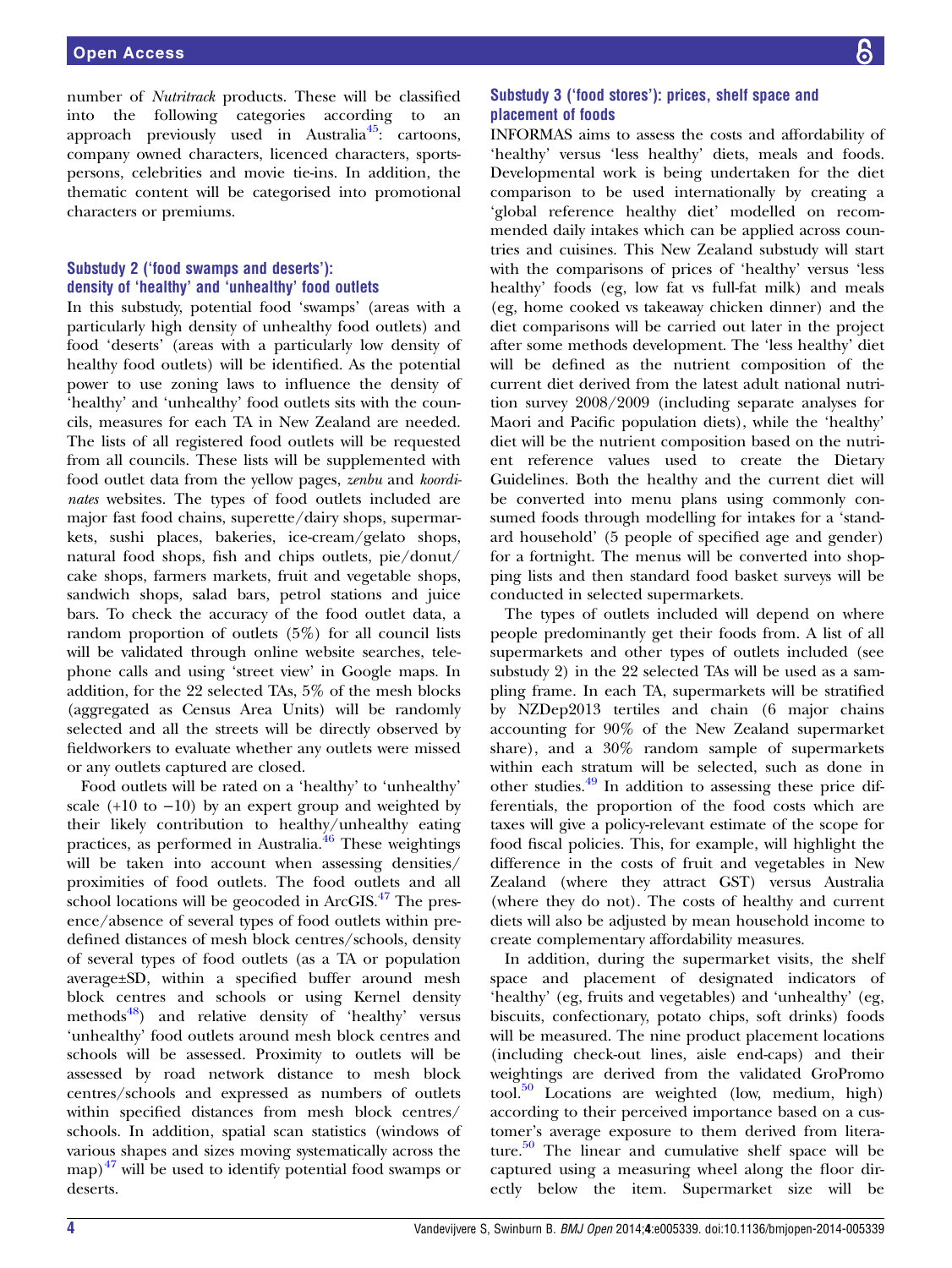determined by the number of cash registers and the total interior floor space. Shelf space measures can be combined with retail food outlet densities (see substudy 2) to assess food availability in communities.<sup>[51](#page-10-0)</sup>

#### Substudy 4 ('Schools/ECE services'): foods in schools/ECE services and proximal outdoor food promotion

The minimal approach to data collection for the food provision module is a food policy and environment questionnaire and this will be sent (posted) to a stratified random sample of schools and ECE services. The questionnaire will be based on previous food environment surveys in schools conducted by ourselves in  $1999^{52}$  $1999^{52}$  $1999^{52}$  and the Ministry of Health in 2007 and 2009 (unpublished). Foods will be classified according to the Fuelled4Life classification system. Based on an estimated 50% of schools/ECE services meeting these guidelines (to give the most conservative sample size estimate), a 95% CI for the true proportion of schools/ECE services meeting the guidelines, and an absolute precision of 5%, the required sample size is 385. With an anticipated 60% response rate, $5^2$  this will give a sample size for mailing of about 650 schools and 650 ECE services. A roughly equal proportion of schools in each tertile of school decile ratings will be selected.

In addition, the optimal approach of direct observation of foods provided and sold, and policy implementation will be applied in a sample of schools and ECE services in the 22 selected TAs. This will help to validate the minimal approach, provide more in depth data for comparisons across decile levels and more detailed information on food policies and foods provided and sold. A sample of 96 will give a 10% precision. Therefore, a random sample of 100 schools (primary, secondary and composite included) each in low and high deciles (1–3 and 8–10), and a sample of 100 ECE services will be selected across the 22 TAs. Foods will be coded to capture their nutrient composition using the Nutritrack (packaged foods) and the New Zealand Food Composition Database and classified according to the FSANZ nutrient profiling system and Fuelled4Life classification system.

The results from the *minimal* and *optimal* approach will be compared to see whether the minimal approach is sufficient for future monitoring.

To investigate outdoor advertising around schools and ECE services, maps of each selected site will be developed, using Google maps, and a concentric circle indicating a perimeter of 250 m will be drawn onto the maps. Research assistants will directly view all streets in these areas and record the food advertisements observed (including taking photos and recording location using geopositioning systems). Non-food signage (symbols or words used mainly for store identification) will be excluded. For each advertisement the following information will be captured: distance from school, size, setting (food shop, road, bus shelter), type (poster, billboard),

product types depicted, brand name, food category and presence of promotional characters.

#### Substudy 5 ('TV'): food advertising on television

Some research on food advertising through TV has been performed across 18 different countries and these proto-cols will be used for this survey.<sup>[53](#page-10-0)</sup> A research assistant will record programming for two week days and two weekend days between 6:00 and 22:00, for the three channels most watched by children (<16 years). Television Audience Measurement data will be purchased from AC Nielson to give details of viewership by age and channels. Coding criteria include the programme category in which the advertisement is shown, the advertised product type and the time of broadcast, including whether it was in designated children's programming slots or in children's peak viewing times as previously defined.<sup>[53 54](#page-10-0)</sup> Foods advertised will be classified according to the Fuelled4Life classification system, international best practice guidelines and, if possible, the FSANZ nutrient profiling criteria. The overall amount of exposure during the defined time periods; frequency of food adverts relative to other products; frequency of 'unhealthy' food adverts relative to 'healthy' food adverts and the marketing techniques used within the advertisements will be captured. Results will be compared to other international studies and previous New Zealand studies.

#### Substudy 6 ('magazines'): food promotion through children's magazines

Titles from all children's magazines (targeted at children below 16 years) distributed in New Zealand will be identified and their popularity will be assessed based on readership data purchased from AC Nielson. At least 1 year of publications will be included for each of the top five magazine titles, using methods undertaken in other studies.<sup>55</sup> 56

The magazines will be scanned for advertisements by a research assistant. The following indicators will be determined: frequency of overall advertisements; frequency of food versus non-food ads; frequency of 'unhealthy' food ads versus 'healthy' food ads; frequency of ads for food groups and indicator foods; types of promotion (eg, direct ad, in editorial material, games); print space for food and 'unhealthy' food ads (percentage of page).

#### Substudy 7 ('sponsorship'): food promotion through sports club sponsorships

The 10 most popular sports codes among children in New Zealand will be identified. Sponsorship arrangements of the national sports associations will be assessed through website analyses and telephone interviews with national association officials as used in a 2010 study in New Zealand.<sup>[57](#page-10-0)</sup> In addition for those codes combined, a random sample of 100 local sports clubs from the 22 TAs will be selected and a telephone interview will be administered with a club official using the questionnaire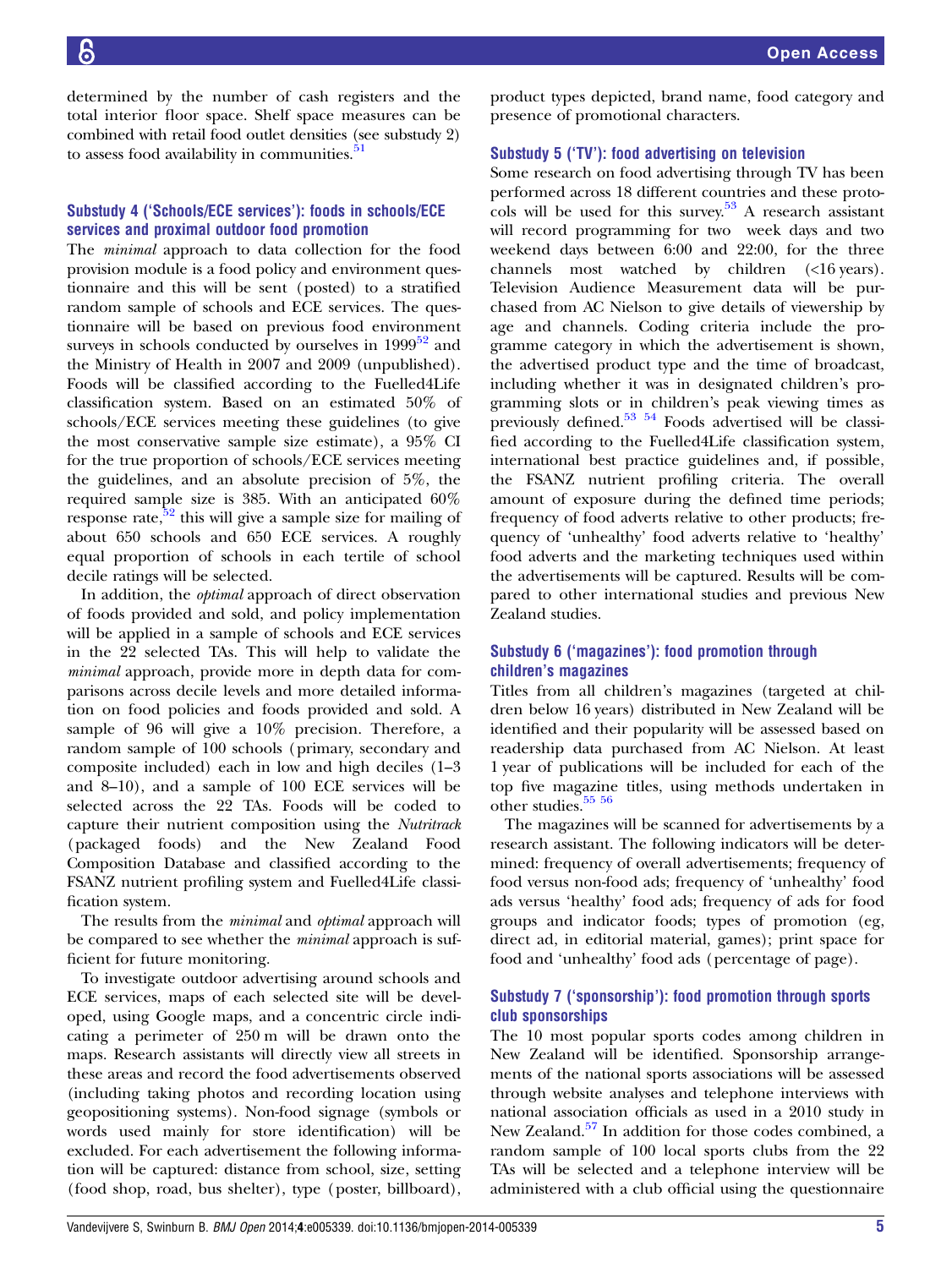from a recent, similar Australian survey.<sup>58</sup> The food or beverage sponsors will be classified into mainly healthy or mainly unhealthy based on the nutrient profiles of their top selling products. This will help to validate the findings from the survey of national associations and will identify the level of reliance of local clubs on food and beverage company sponsorship.

#### Substudy 8 ('internet'): food promotion through internet and social media

The methods from an Australian study will be used.<sup>[59](#page-10-0)</sup> Popular websites for children and adolescents will be identified based on net ratings data from AC Nielsen (food and non-food websites included). In addition, the websites from the food brands most frequently advertised on TV or through sport sponsorships in New Zealand will be investigated as well. Each site will be visited once in a defined time period. Advertisement data will be coded at the time of the site visit. Several indicators will be determined: Frequencies of overall ads, food versus non-food ads and 'unhealthy' versus 'healthy' food ads; frequency of ads for food groups and indicator foods; types of promotional techniques used (eg, kid's section, games, premium offers). In addition, an audit of the usage of new media in the marketing of foods to children and adolescents will be performed. Market research companies currently do not have data available on food marketing through social media. Socialbakers (<http://www.socialbakers.com>) has free traffic data for Facebook and Youtube (6-month repository). Several methods to monitor 'unhealthy' food ads over time through social media are currently being piloted (including surveys among Facebook users) and a decision, of which method will be used, will be made based on these pilot results.

#### Substudy 9 ('trade agreements'): the risks of trade/ investment agreements on food environments

This substudy will involve an analysis of New Zealand's trade and investment agreements and an assessment of their risks and benefits for influencing the healthiness of New Zealand's food supply. This is a relatively new field of research which will develop tools based on health impact assessment methodologies. $60$  We will assess these risks in existing trade agreements. While there is a well-recognised threat to institutions (like Pharmac) and a risk of governments being sued by tobacco companies, the risks to food and population nutrition have not been well analysed. $61$  For new agreements, since the negotiations are conducted in secret, only the processes that the government uses for assessing risks and protecting the ability of future governments to regulate for healthy food environments can be examined (this will be carried out as part of substudy 10). The potential food-related public health risks of the proposed Trans Pacific Partnership agreement (TPP) have recently been analysed, $62$  giving some directions about how such risks might be assessed. An analysis of

proactive measures taken by governments in relation to foreign investment (eg, the terms and reliance on exceptions) and the protection of the government's regulatory autonomy with respect to public health nutri- $\text{tion}^{\mathbf{61}}$  $\text{tion}^{\mathbf{61}}$  $\text{tion}^{\mathbf{61}}$  will be performed.

#### Substudy 10 ('Governments'): government policies and actions on food environments

A Government Healthy Food Environment Policy Index  $(Food-EPI)^{23}$  $(Food-EPI)^{23}$  $(Food-EPI)^{23}$  has been developed, based on major authoritative evidence from expert committee reports on reducing obesity and NCDs from international agencies, national government agencies, global nongovernment organisations, professional societies and expert advisory groups. The Food-EPI comprises a 'policy' component with seven domains on specific aspects of food environments (ie, the impact modules of INFORMAS), and an 'infrastructure support' component with seven domains (governance, leadership, funding and resources, monitoring and intelligence, workforce development, platforms for interaction, health-in-all-policies) based on the WHO building blocks for strengthening health systems. $63$  'Good practice statements' have been developed for each domain and validation feedback from government officials has been received. Domains and good practice statements were revised through a week-long consultation process with international experts.

Where possible, good practice is defined through international best practice exemplars (eg, for the good practice statement 'Taxes on unhealthy foods (eg, sugar-sweetened beverages, foods high in nutrients of concern) are in place to discourage unhealthy food choices where possible, and these taxes are reinvested to improve population health', Mexico could be identified as a best practice exemplar since the Mexican legislature passed an excise duty of 1 peso (\$0.80) per litre on sugary drinks and an ad valorem excise duty of 8% to foods with high caloric density. The taxes entered into force on 1 January 2014. The aim is for the revenue to be reinvested in population health, namely providing safe drinking water in schools.

The focus is on the national government, but local levels are taken into account where needed (eg, for estimation of the total budget spent on population nutrition promotion).

The following process is used to assess government policies and actions against good practice: (1) context analysis, (2) collection of relevant policy documents and budgets (including through government officials and official information requests), (3) a 'policy scan' to retrieve evidence for the extent of government implementation of policies, (4) validation of evidence by government officials, (5) rating (on a scale from 1 to 5; 1=less than 20% implementation, 5=80–100% implementation) of the extent of implementation by nongovernment public health experts against international best practice, after presentation of the evidence and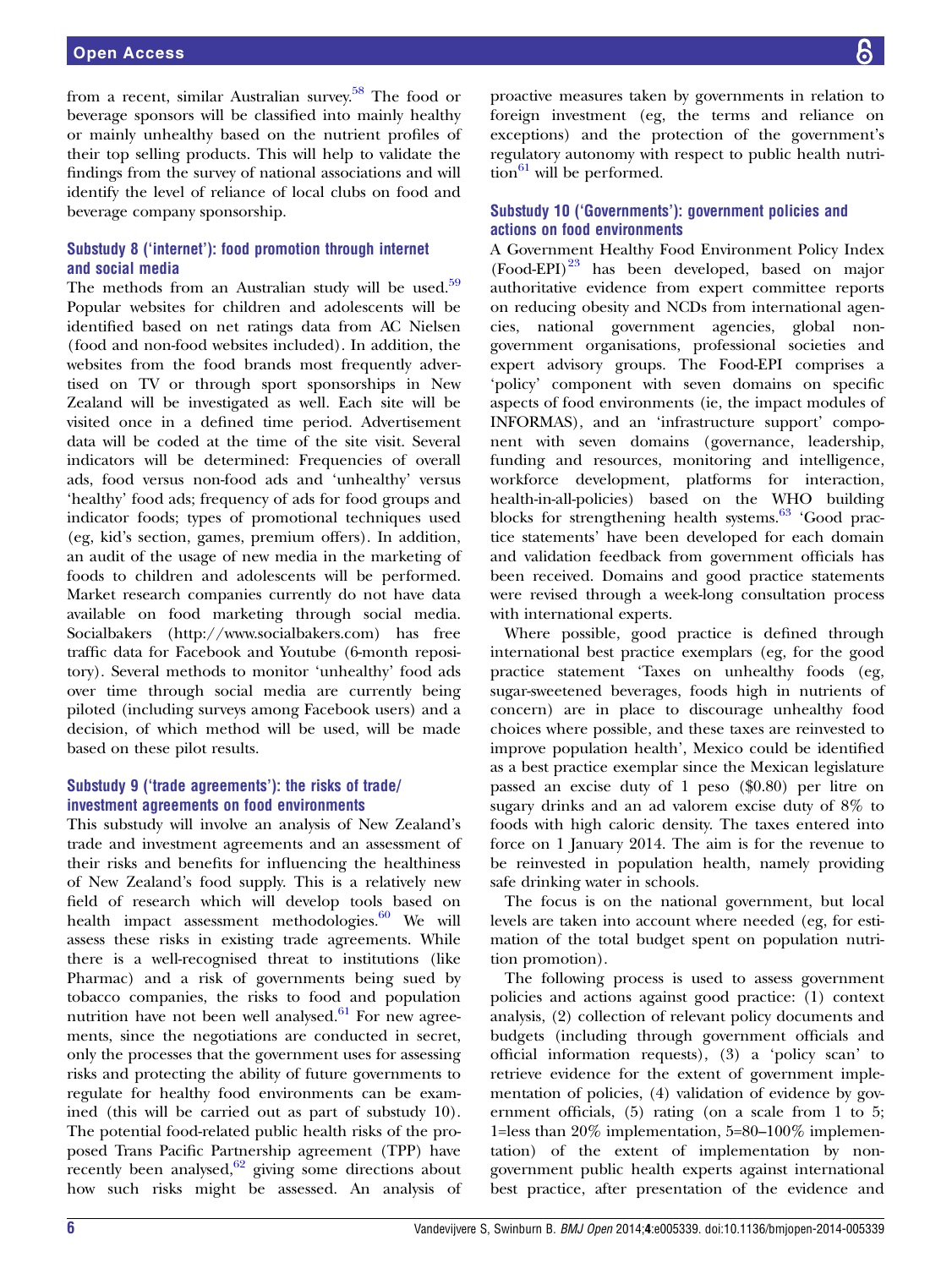discussion during a workshop, (6) weighting and aggregation of scores on good practice statements to create domain-specific and component-specific scores, (7) weighting and aggregation of component-specific scores to create the Food-EPI score and (8) use of the results for advocacy and action support. Approaches for priority setting and for weighting the different domains and statements are currently under development. The proposed 'good practice statements' will all evolve into benchmarks established by governments at the forefront of implementing food policies for good health (see objective 3).

#### Substudy 11 ('food companies'): food company actions and practices on food environments

The Access to Nutrition Index (ATNI) measures the nutrition-related commitments, performance and dis-closure practices of food and beverage manufacturers.<sup>[64](#page-10-0)</sup> The first ATNI results were of the 25 largest food companies (published in 2013) and they found that even the top performers had significant room for improvement with the highest score being 6.3 on a 10.0 point scale. The 15 biggest packaged food retailers (currently 61% of market share in New Zealand), the four biggest soft drink retailers (currently 81.5% of market share in New Zealand) and the four biggest fast food providers (currently 50% of market share in New Zealand) will be selected using EUROMONITOR market-share data. Applying the ATNI in New Zealand will be the core measurement of the actions and practices of private sector companies and this will involve a desk review and rating of publicly accessible actions from company websites and written requests to companies for copies of policies; assessing composition of foods of the brands related to the companies investigated, label information, health and nutrition claims and promotional characters present on foods through the New Zealand Nutritrack

database to evaluate publicly agreed commitments and policies.

In addition, other 'commercial-interest activities' such as lobbying, political donations, funding of industry 'front groups' will be documented wherever possible. These activities may have a powerful influence on public policy but they are difficult to measure. Methods are currently being developed for this component. They will include assessments through internet, twitter and other social media searches. Other potential methods could include crowdsourcing information, interviews with former company representatives and former politicians, political donation declarations, publicly available submissions to policy documents, sources of research funding and other forms of declarations.

#### Development of equity indicators for some of the modules

The public sector module includes equity indicators within the good practice statements of some domains (eg, the leadership domain assesses whether reducing health inequalities is a government priority and the monitoring domain assesses whether progress on reducing those is regularly monitored). Four impact modules ( food provision, retail, prices and promotion) lend themselves to including 'environmental equity' indicators, as shown by some examples (non-exhaustive) in table 1. This will allow the links between policies and equity outcomes to be analysed and this will be particularly relevant for Maori, Pacific and low-income populations in New Zealand.

#### To benchmark progress

Benchmarking will be carried out in several ways. As funding becomes available for other countries to run INFORMAS modules, examples of international best practice will emerge. Food composition databases like Nutritrack are already available in several countries. In

| Examples of 'environmental equity' indicators for the national study on food environments in New Zealand<br>Table 1 |                                                                                                                                                                                                               |
|---------------------------------------------------------------------------------------------------------------------|---------------------------------------------------------------------------------------------------------------------------------------------------------------------------------------------------------------|
| Food provision                                                                                                      | Substudy 4 ( <i>optimal</i> approach): Quality of nutrition policies implemented, $\%$ of foods meeting<br>food-based or nutrient-based standards in high (8-10) versus low (1-3) decile schools              |
| Food retail                                                                                                         | ► Substudy 2: Frequency of 'food deserts' and 'food swamps' in least (NZDep 1–3), average (NZDep<br>4-7), most deprived (NZDep 8-10) areas and areas with high versus low % of Maori and Pacific<br>residents |
|                                                                                                                     | Substudy 2: Relative density of 'unhealthy' food outlets in a buffer zone around high $(8-10)$ , mid $(4-7)$<br>and low $(1-3)$ decile schools                                                                |
|                                                                                                                     | ► Substudy 3: Ratio of shelf space devoted to 'healthy' versus 'unhealthy' foods by NZDep2013 tertile<br>(based on location supermarkets)                                                                     |
|                                                                                                                     | ► Substudy 3: Percentage of junk-food free check-outs by NZDep2013 tertile (based on location<br>supermarkets)                                                                                                |
| Food prices                                                                                                         | ► Substudy 3: Price differentials between 'healthy' foods and meals and 'less healthy' foods and meals by<br>NZDep2013 tertiles (based on location of supermarkets or other outlet types)                     |
|                                                                                                                     | ► Substudy 3: Price differentials and affordability of healthy versus current diets for Maori, Pacific and<br>NZ European adults (from national nutrition survey data)                                        |
| Food promotion                                                                                                      | $\triangleright$ Substudy 4: The number of outdoor advertisements for unhealthy foods in a buffer zone of 500 m<br>around low $(1-3)$ , mid $(4-7)$ and high $(8-10)$ decile schools                          |
|                                                                                                                     | NZ, New Zealand; NZDep, New Zealand Deprivation Index.                                                                                                                                                        |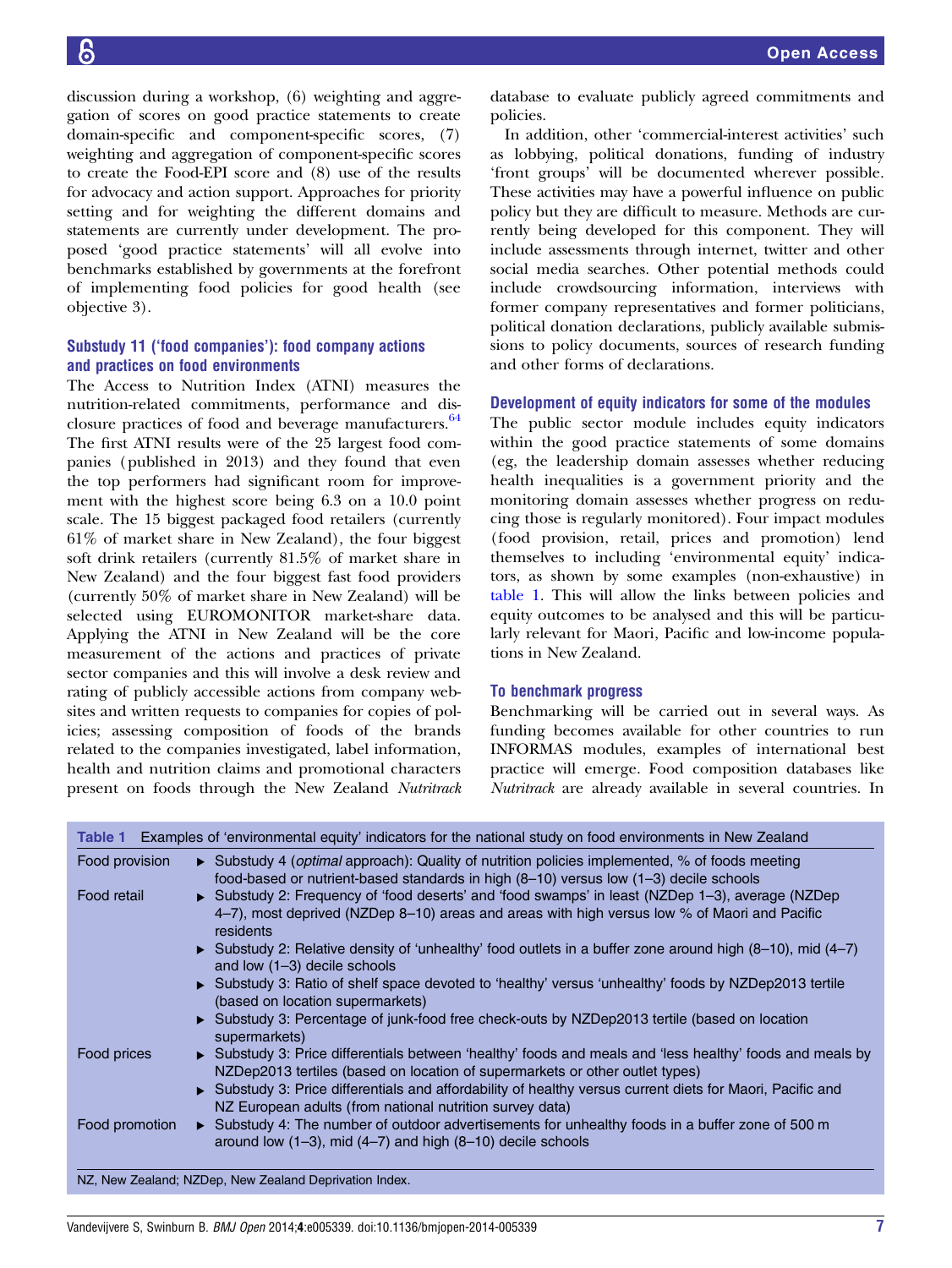<span id="page-8-0"></span>addition, the World Cancer Research Fund<sup>[6](#page-9-0)</sup> is developing a repository of international best practice examples of nutrition policies for the purposes of benchmarking progress. This repository is expected to grow into sufficient numbers of examples to allow policy benchmarking for the Food-EPI.

#### **DISCUSSION**

Obesity and diet-related NCDs will continue to rise unless there is a major effort to reverse the obesogenicity of the food environments. INFORMAS aims to increase the accountability of governments and the private sector by providing, for the first time, the evidence on their levels of action/inaction and the state of healthiness of food environments. Findings will be fed directly back to the government and the private sector along with recognition for areas of strong performance and recommendations for improvements in other areas. This is a central feature of 'Strategic Science' which aims to be highly policy-relevant. Comparative data (over time for countries and between countries) will be presented to political leaders and CEOs as 'performance assessment dashboards' (eg, league tables, report cards). These are widely used to increase the accountability of decision-makers in many areas, such as breastfeeding, <sup>[33](#page-9-0)</sup> alcohol $34$  and tobacco $35$  because this communication form has the highest chance of 'cut-through' to decision-makers.

With time series and cross-country comparisons, INFORMAS will become a critical data resource for analysing the determinants of changes in obesity and NCDs over time and also the impacts of national policies which are difficult to measure otherwise (they are rarely amenable to randomised controlled trials). It will tie in closely with, and contribute to, WHO monitoring efforts. The history of the GBD initiative is instructive in that it started in 1990 with very incomplete data for eight regions of the world using mortality data. Over 20+ years, it has grown into a massive and influential global initiative with ever-increasing granularity of data, including risk factors, and sophistication of analyses of disease determinants and trends.<sup>1</sup> INFORMAS aspires to be the 'solution-equivalent' of the GBD for the most difficult and important of prevention actions—improving population nutrition. This research is highly original due to the very 'upstream' approach being taken, right at the interface of where policies meet environments. Most research on obesity and NCDs has been at the individual level (eg, behavioural, metabolic, genetic) or more 'downstream' at the population level (eg, prevalence, school interventions), and the vast majority has been in the 'problem-oriented' paradigm rather than being 'solution-oriented'. [65](#page-10-0)

In conclusion, INFORMAS has been established to monitor and benchmark food environments globally and support actions to reduce obesity, NCDs and their related inequalities. INFORMAS will be fully

implemented in New Zealand as the first national survey of the healthiness of food environments and the degree of implementation of the policies that influence them.

In addition, for four key modules (food prices, provision, promotion and retail), 'environmental equity' indicators will be developed to assess progress towards reducing diet-related health inequalities. New Zealand food environments will be compared with those of other countries as a first step towards global benchmarking of food environments and their related policies. Effective policy responses will be identified to improve the healthiness of food environments, and this baseline INFORMAS database will ensure that the impact of future food and nutrition policies can be evaluated. The detailed protocols will be offered to and adapted for countries of varying size and income in order to establish INFORMAS globally as a new monitoring initiative to reduce obesity and diet-related NCDs.

Acknowledgements INFORMAS is the International Network for Food and Obesity/non-communicable diseases Research, Monitoring and Action Support. The authors wish to thank all founding members of the network for their contributions to the development of the methods and design for national surveys on food environments and policies. These members include (alphabetically mentioned) Barquera Simon, Friel Sharon, Hawkes Corinna, Kelly Bridget, Kumanyika Shiriki, L'abbé Mary, Lee Amanda, Lobstein Tim, Ma Jixiang, Macmullan Justin, Mohan Sailesh, Monteiro Carlos, Neal Bruce, Rayner Mike, Sacks Gary, Sanders David, Snowdon Wendy, Walker Chris.

Contributors SV and BS designed the study and methods, SV drafted the manuscript, BS critically revised the manuscript, all authors read and approved the final manuscript. BS is professor of population nutrition and global health at the University of Auckland and SV is a research fellow in food policy at the University of Auckland. BS is coordinating the International Network for Food and Obesity/non-communicable diseases (NCDs) Research, Monitoring and Action Support (INFORMAS) globally.

Funding The authors like to acknowledge the Heart Foundation of New Zealand for funding the pilot testing of substudy 2 and substudy 11 and the University of Auckland Faculty Research Development Fund for funding the pilot testing of the other substudies. The full national study on food environments and policies is under review for funding by the Health Research Council New Zealand. BS and SV are funded through University of Auckland Vice Chancellor's strategic funds.

Competing interests None.

Patient consent Obtained.

Ethics approval University of Auckland Human Ethics Committee.

Provenance and peer review Not commissioned; externally peer reviewed.

Open Access This is an Open Access article distributed in accordance with the Creative Commons Attribution Non Commercial (CC BY-NC 3.0) license, which permits others to distribute, remix, adapt, build upon this work noncommercially, and license their derivative works on different terms, provided the original work is properly cited and the use is non-commercial. See: [http://](http://creativecommons.org/licenses/by-nc/3.0/) [creativecommons.org/licenses/by-nc/3.0/](http://creativecommons.org/licenses/by-nc/3.0/)

#### **REFERENCES**

- 1. Lim SS, Vos T, Flaxman AD, et al. A comparative risk assessment of burden of disease and injury attributable to 67 risk factors and risk factor clusters in 21 regions, 1990–2010: a systematic analysis for the Global Burden of Disease Study 2010. Lancet 2013;380:2224–60.
- 2. Swinburn BA, Sacks G, Hall KD, et al. The global obesity pandemic: shaped by global drivers and local environments. Lancet 2011;378:804–14.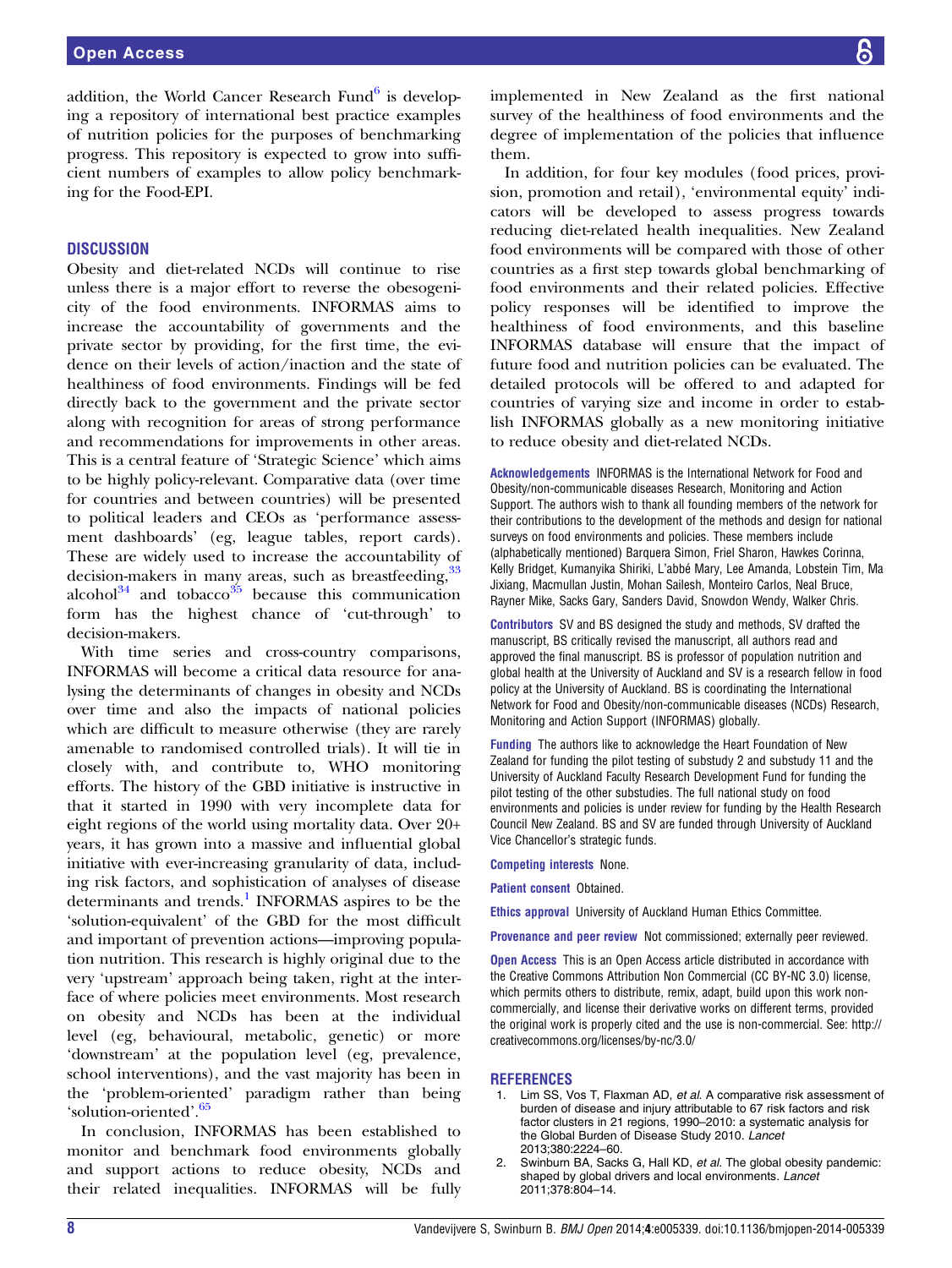- <span id="page-9-0"></span>3. Scarborough P, Burg MR, Foster C, et al. Increased energy intake entirely accounts for increase in body weight in women but not in men in the UK between 1986 and 2000. Br J Nutr 2011;105: 1399–404.
- 4. Swinburn BA, Sacks G, Lo SK, et al. Estimating the changes in energy flux that characterize the rise in obesity prevalence. Am J Clin Nutr 2009;89:1723–8.
- 5. Hawkes C, Jewell J, Allen K. A food policy package for healthy diets and the prevention of obesity and diet-related non-communicable diseases: the NOURISHING framework. Obes Rev 2013;14(Suppl 2): 159–68.
- 6. World Cancer Research Fund. WCRF International Food Policy Framework for Healthy Diets: NOURISHING. Secondary WCRF International Food Policy Framework for Healthy Diets: NOURISHING 2013. [http://www.wcrf.org/policy\\_public\\_affairs/](http://www.wcrf.org/policy_public_affairs/nourishing_framework/#about) [nourishing\\_framework/#about](http://www.wcrf.org/policy_public_affairs/nourishing_framework/#about)
- World Health Organisation. Draft comprehensive global monitoring framework and targets for the prevention and control of non-communicable diseases. Formal Meeting of Member States to conclude the work on the comprehensive global monitoring framework, including indicators, and a set of voluntary global targets for the prevention and control of non-communicable diseases. Report by the Director-General. Geneva: World Health Organisation, 2013.
- 8. World Health Organisation. Global strategy on diet, physical activity and health. Geneva: WHO, 2004.
- 9. Beaglehole R, Bonita R, Horton R, et al. Priority actions for the non-communicable disease crisis. Lancet 2011;377:1438–47. 10. World Cancer Research Fund/American Institute for Cancer
- Research. Food, nutrition, physical activity, and the prevention of cancer: a global perspective, 2007. Washington, DC: American Institute for Cancer Research, 2007.
- 11. Gortmaker SL, Swinburn BA, Levy D, et al. Changing the future of obesity: science, policy, and action. Lancet 2011;378:838–47.
- 12. Haby MM, Vos T, Carter R, et al. A new approach to assessing the health benefit from obesity interventions in children and adolescents: the assessing cost-effectiveness in obesity project. Int J Obes (Lond) 2006;30:1463–75.
- 13. Magnus A, Haby MM, Carter R, et al. The cost-effectiveness of removing television advertising of high-fat and/or high-sugar food and beverages to Australian children. Int J Obes (Lond) 2009;33:1094–102.
- 14. Cecchini M, Sassi F, Lauer JA, et al. Tackling of unhealthy diets, physical inactivity, and obesity: health effects and cost-effectiveness. Lancet 2010;376:1775–84.
- 15. Fraser B. Latin American countries crack down on junk food. Lancet 2013;382:385–6.
- 16. Moodie R, Stuckler D, Monteiro C, et al. Profits and pandemics: prevention of harmful effects of tobacco, alcohol and ultra-processed food and drink industries. Lancet 2013;381:670–9.
- 17. Stuckler D, McKee M, Ebrahim S, et al. Manufacturing epidemics: the role of global producers in increased consumption of unhealthy commodities including processed foods, alcohol, and tobacco. PLoS Med 2012;9:e1001235.
- 18. Swinburn B, Egger G, Raza F. Dissecting obesogenic environments: the development and application of a framework for identifying and prioritizing environmental interventions for obesity. Prev Med 1999;29:563–70.
- 19. Story M, Kaphingst KM, Robinson-O'Brien R, et al. Creating healthy food and eating environments: policy and environmental approaches. Annu Rev Public Health 2008;29:253–72.
- 20. Glanz K, Sallis JF, Saelens BE, et al. Healthy nutrition environments: concepts and measures. Am J Health Promot 2005;19:330–3, ii.
- 21. Friel S, Labonte R, Sanders D. Measuring progress on diet-related NCDs: the need to address the causes of the causes. Lancet 2013;381:903–4.
- 22. Swinburn B, Sacks G, Vandevijvere S, et al. INFORMAS (International Network for Food and Obesity/non-communicable diseases Research, Monitoring and Action Support): overview and key principles. Obes Rev 2013;14(Suppl 1):1–12.
- 23. Swinburn B, Vandevijvere S, Kraak V, et al. Monitoring and benchmarking government policies and actions to improve the healthiness of food environments: a proposed Government Healthy Food Environment Policy Index. Obes Rev 2013;14(Suppl 1):24–37.
- 24. Sacks G, Swinburn B, Kraak V, et al. A proposed approach to monitor private-sector policies and practices related to food environments, obesity and non-communicable disease prevention. Obes Rev 2013;14(Suppl 1):38–48.
- 25. Neal B, Sacks G, Swinburn B, et al. Monitoring the levels of important nutrients in the food supply. Obes Rev 2013;14(Suppl 1):49–58.
- 26. Rayner M, Wood A, Lawrence M, et al. Monitoring the health-related labelling of foods and non-alcoholic beverages in retail settings. Obes Rev 2013;14(Suppl 1):70–81.
- 27. Kelly B, King L, Baur L, et al. Monitoring food and non-alcoholic beverage promotions to children. Obes Rev 2013;14(Suppl 1):59–69.
- 28. Ni Mhurchu C, Vandevijvere S, Waterlander W, et al. Monitoring the availability of healthy and unhealthy foods and non-alcoholic beverages in community and consumer retail food environments globally. Obes Rev 2013;14(Suppl 1):108–19.
- 29. L'Abbe M, Schermel A, Minaker L, et al. Monitoring foods and beverages provided and sold in public sector settings. Obes Rev 2013;14(Suppl 1):96–107.
- 30. Lee A, Mhurchu CN, Sacks G, et al. Monitoring the price and affordability of foods and diets globally. Obes Rev 2013;14(Suppl 1):82–95.
- 31. Friel S, Hattersley L, Snowdon W, et al. Monitoring the impacts of trade agreements on food environments. Obes Rev 2013;14(Suppl 1):120–34.
- 32. Vandevijvere S, Monteiro C, Krebs-Smith SM, et al. Monitoring and benchmarking population diet quality globally: a step-wise approach. Obes Rev 2013;14(Suppl 1):135–49.
- 33. Save the children. Breastfeeding policy scorecard for developed countries. Secondary breastfeeding policy scorecard for developed countries 2012. [http://savethechildrenweb.org/SOWM2012Interactive/](http://savethechildrenweb.org/SOWM2012Interactive/SOWM2012/files/assets/downloads/page0045.pdf) [SOWM2012/files/assets/downloads/page0045.pdf](http://savethechildrenweb.org/SOWM2012Interactive/SOWM2012/files/assets/downloads/page0045.pdf)
- 34. World Health Organisation. Gobal status report on alcohol and health. Geneva: World Health Organisation, 2011.
- 35. Australian Council on Smoking and Health. National tobacco control scorecard. Secondary National tobacco control scorecard 2010. <http://www.acosh.org/law-and-policy/australian-best-practice/>
- 36. Food Standards Australia New Zealand. Consumer guide to the nutrient profiling scoring calculator secondary consumer guide to the nutrient profiling scoring calculator 2013. [http://www.foodstandards.](http://www.foodstandards.gov.au/industry/labelling/Pages/Consumer-guide-to-NPSC.aspx) [gov.au/industry/labelling/Pages/Consumer-guide-to-NPSC.aspx](http://www.foodstandards.gov.au/industry/labelling/Pages/Consumer-guide-to-NPSC.aspx)
- 37. Heart Foundation. Fuelled4Life. Secondary Fuelled4Life 2012. [http://](http://www.fuelled4life.org.nz/) [www.fuelled4life.org.nz/](http://www.fuelled4life.org.nz/)
- 38. Ministry of Health. NZDep2006 Index of deprivation. Wellington: Ministry of Health, 2007.
- 39. Dunford E, Webster J, Metzler AB, et al. International collaborative project to compare and monitor the nutritional composition of processed foods. Eur J Prev Cardiol 2012;19:1326–32.
- Dunford E, Webster J, Woodward M, et al. The variability of reported salt levels in fast foods across six countries: opportunities for salt reduction. CMAJ 2012;184:1023–8.
- 41. Woodward E, Eyles H, Ni Mhurchu C. Key opportunities for sodium reduction in New Zealand processed foods. Aust N Z J Public Health 2012;36:84–9.
- 42. Chand A, Eyles H, Ni Mhurchu C. Availability and accessibility of healthier options and nutrition information at New Zealand fast food restaurants. Appetite 2012;58:227–33.
- 43. Hamilton S, Mhurchu CN, Priest P. Food and nutrient availability in New Zealand: an analysis of supermarket sales data. Public Health Nutr 2007;10:1448–55.
- 44. Eyles H, Jiang Y, Ni Mhurchu C. Use of household supermarket sales data to estimate nutrient intakes: a comparison with repeat 24-hour dietary recalls. J Am Diet Assoc 2010;110:106-10.
- 45. Hebden L, King L, Kelly B, et al. A menagerie of promotional characters: promoting food to children through food packaging. J Nutr Educ Behav 2011;43:349–55.
- 46. Thornton LE, Kavanagh AM. Association between fast food purchasing and the local food environment. Nutr Diabetes 2012;2:e53.
- 47. Charreire H, Casey R, Salze P, et al. Measuring the food environment using geographical information systems: a methodological review. Public Health Nutr 2010;13:1773–85.
- 48. Thornton LE, Pearce JR, Macdonald L, et al. Does the choice of neighbourhood supermarket access measure influence associations with individual-level fruit and vegetable consumption? A case study from Glasgow. Int J Health Geogr 2012;11:29.
- Bodor JN, Hutchinson PL, Rose D. Car ownership and the association between fruit and vegetable availability and diet. Prev Med 2013;57:903–5.
- 50. Kerr J, Sallis JF, Bromby E, et al. Assessing reliability and validity of the GroPromo audit tool for evaluation of grocery store marketing and promotional environments. J Nutr Educ Behav 2012;44:597–603.